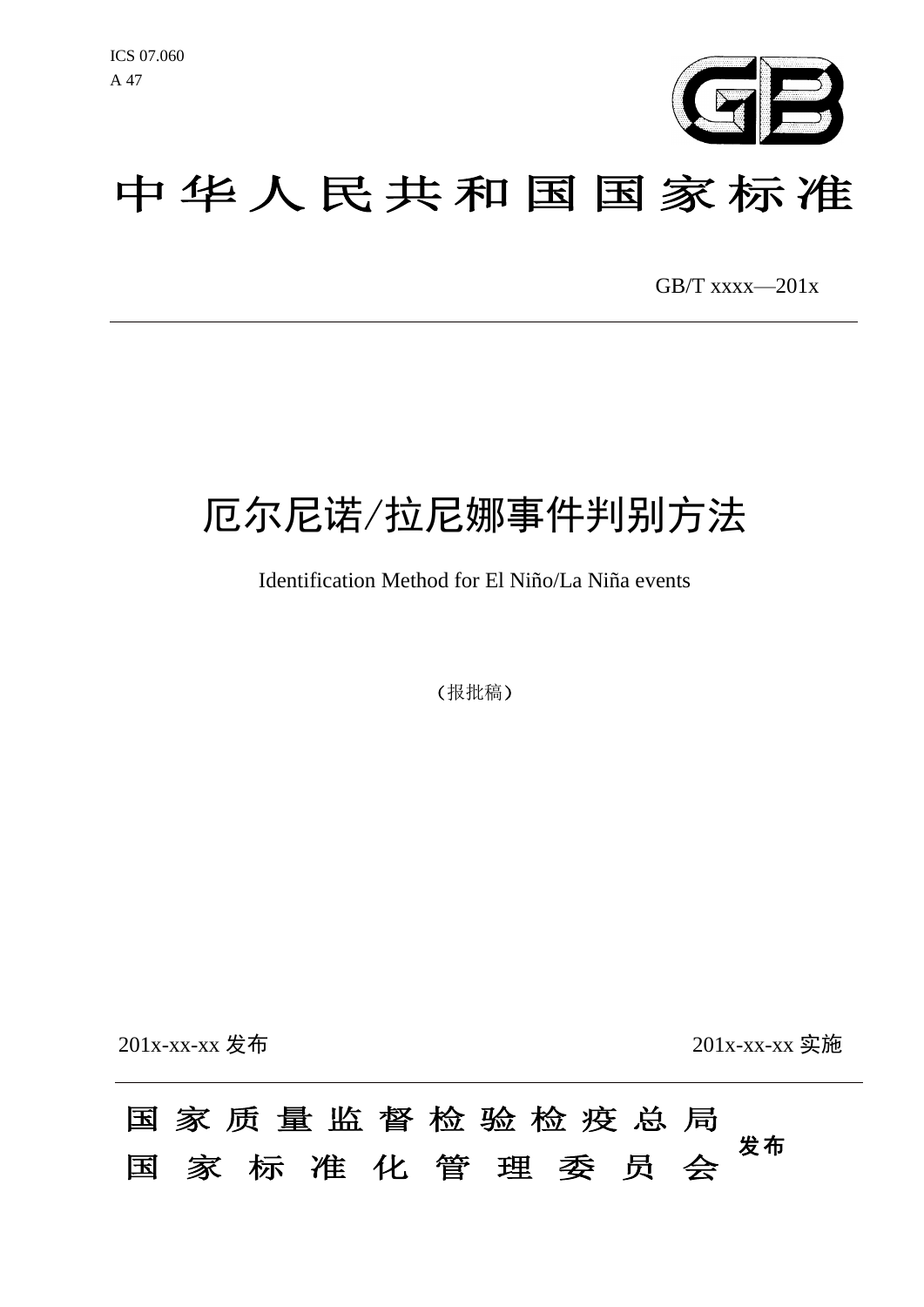|                | 引言                           |
|----------------|------------------------------|
|                | 茄围                           |
| 2              |                              |
| 3              |                              |
|                | 3.1                          |
|                | 3.2                          |
|                | 3.3                          |
|                | 3.4                          |
|                | 3.5                          |
|                | 3, 6                         |
| $\overline{4}$ | - 判别方法.                      |
|                | 4 <sub>1</sub>               |
|                | 4.2                          |
|                | 4.3                          |
|                | 4.4                          |
|                | 附录 A(资料性附录)厄尔尼诺/拉尼娜事件统计项目  4 |
|                | 参考文献<br>$5 - 6$              |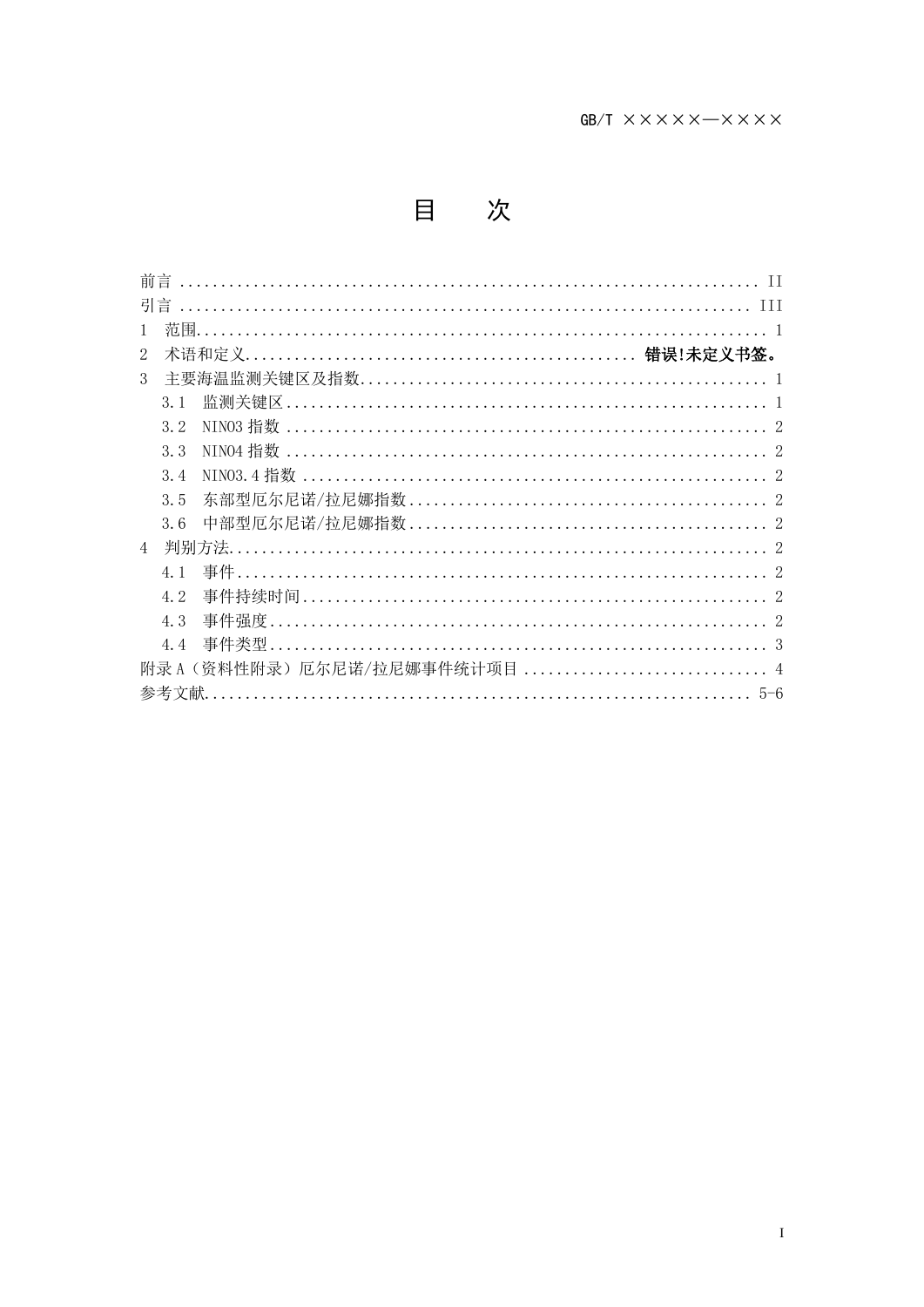## 前 言

本标准按照GB/T 1.1—2009给出的规则起草。 本标准由中国气象局提出。 本标准由全国气候与气候变化标准化技术委员会(SAC/TC 346)归口。 本标准起草单位:国家气候中心、中国气象科学研究院。 本标准主要起草人:任宏利、孙丞虎、任福民、袁媛、陆波、田奔、左金清、刘颖、曹璐、 韩荣青、贾小龙、刘长征。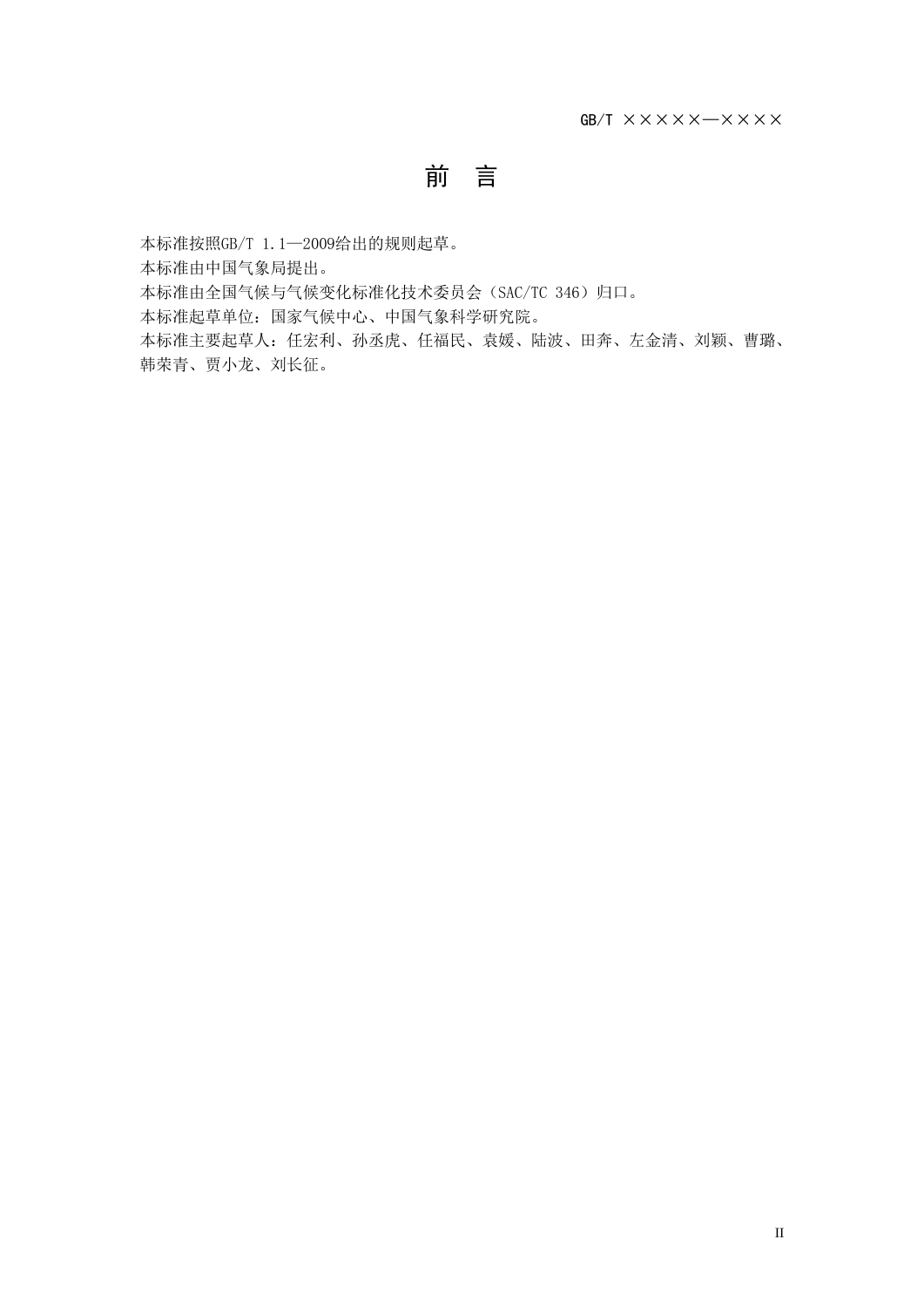引 言

厄尔尼诺/拉尼娜是指赤道中、东太平洋海表大范围持续异常偏暖/冷的现象,是气候系 统年际气候变化中的最强信号。厄尔尼诺/拉尼娜事件的发生,不仅会直接造成热带太平洋 及其附近地区的干旱、暴雨等灾害性极端天气气候事件,还会以遥相关的形式间接地影响到 全球其它地区天气气候并引发气象灾害。特别的,类似 1998 年的极强厄尔尼诺事件会造成 我国长江流域的严重洪涝灾害,给人民生命财产安全和我国经济发展带来巨大影响。

针对国内尚缺乏统一的厄尔尼诺/拉尼娜事件判别标准的现状,为了规范厄尔尼诺/拉尼 娜事件的判别标准,促进气候业务和相关研究工作的开展,通过总结国内外现有的事件监测 指数,吸收该领域的最新研究成果,制定出本标准。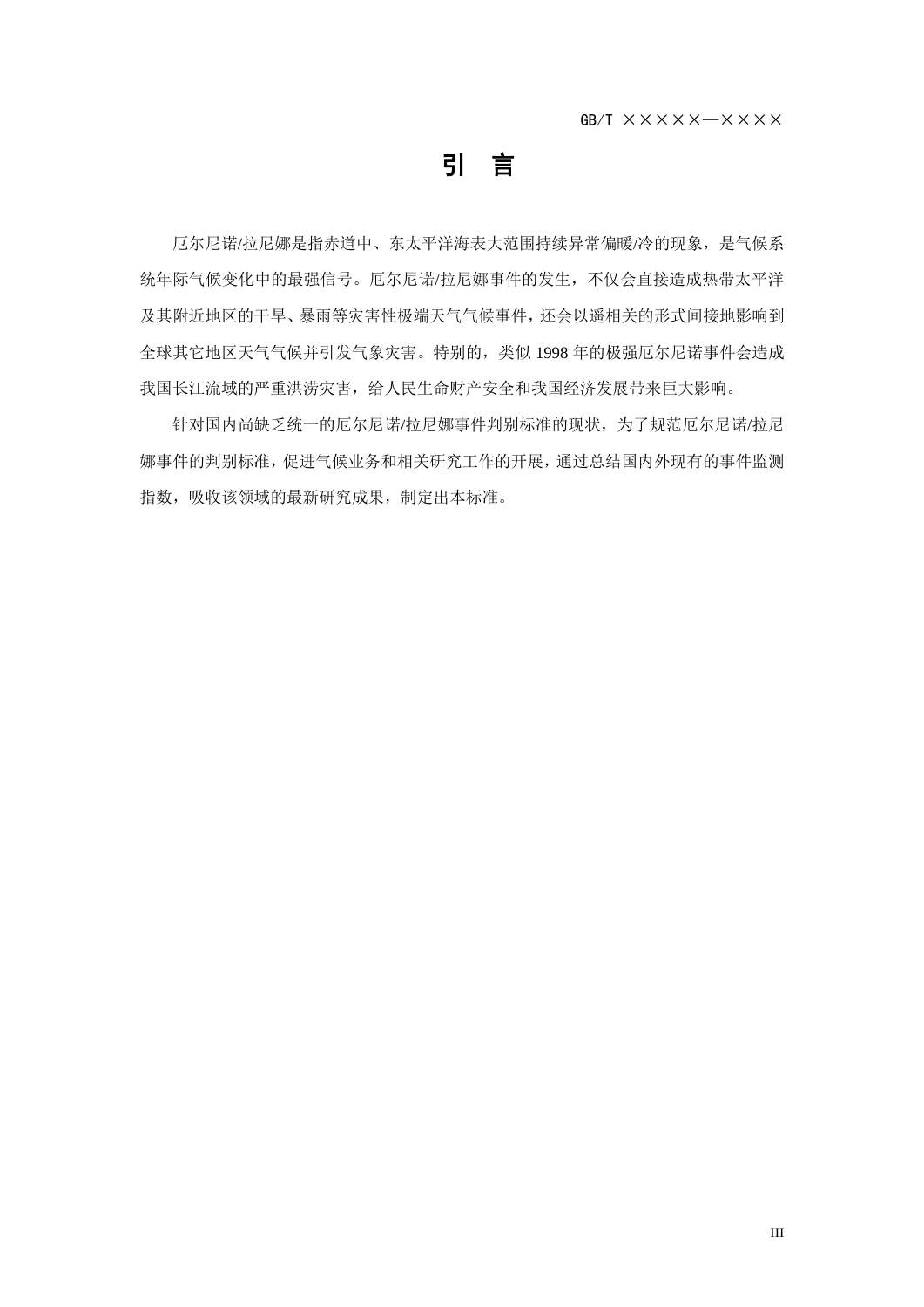## 厄尔尼诺/拉尼娜事件判别方法

#### 1 范围

本标准规定了厄尔尼诺/拉尼娜事件的判别方法,包括与事件有关的概念、监测指数的 定义以及强度和类型确定等。

本标准适用于气象、海洋部门厄尔尼诺/拉尼娜事件的业务监测以及科研院所、高校等 相关部门的使用。

#### 2 术语和定义

下列术语和定义适用于本文件。

2.1

海表温度 sea surface temperature, SST 海洋表面温度的数值。

注:单位为摄氏度(℃)。

2.2

海表温度异常 SST anomaly, SSTA 海表温度与多年气候平均值的差。

2.3

#### 厄尔尼诺/拉尼娜事件El Niño/La Niña events

赤道中、东太平洋海表温度异常(SSTA)出现大范围偏暖/偏冷、且强度和持续时间达 到一定条件的现象,是热带海气相互作用的产物。

注:SSTA中心位于赤道东太平洋的,称为东部型(或东太平洋型、冷舌型)厄尔尼诺/拉尼娜事件; SSTA中心位于赤道中太平洋的,称为中部型(或中太平洋型、暖池型、日界线型)厄尔尼诺/拉尼娜事件。

#### 3 主要海温监测关键区及指数

#### 3.1 监测关键区

图 1 为厄尔尼诺/拉尼娜事件的主要监测关键区,包括 NINO1+2 区(90°W-80°W,  $10\,$  S-0<sup>o</sup>), NINO3  $\overline{X}$  (150 W-90 W, 5 S-5 N), NINO4  $\overline{X}$  (160 E-150 W, 5 S-5 N)  $\overline{M}$  $NINO3.4 \times (170 W-120 W, 5 S-5 W)$ .

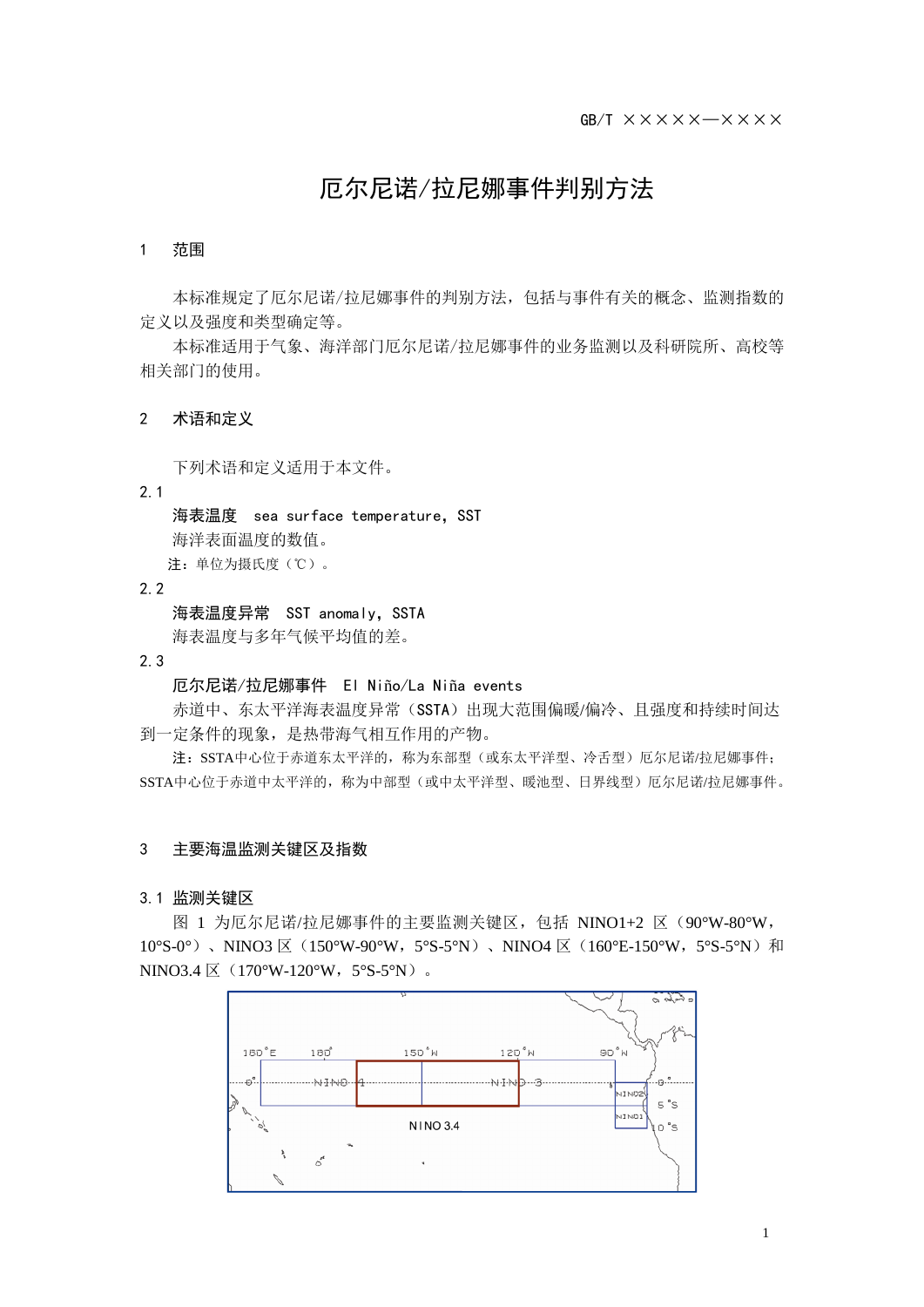图 1 热带太平洋区域海温异常监测关键区分布

- 3.2 NINO3指数 NINO3 区 SSTA 的平均值。
- 3.3 NINO4指数 NINO4 区 SSTA 的平均值。
- 3.4 NINO3.4指数 NINO3 .4  $\Sigma$  SSTA 的平均值。
- 3.5 东部型厄尔尼诺/拉尼娜指数

EP NINO3 NINO4 *I I I* """"""(1)

式中:

EP *I* ——东部型厄尔尼诺/拉尼娜指数,单位为摄氏度(℃);

 $I_{NNO3}$  --NINO3 指数, 单位为摄氏度(℃);

 $I_{NNOM}$  --NINO4 指数, 单位为摄氏度(℃);

 $\alpha \longrightarrow^\omega\!\!\!\!\!\!\perp I_{\rm NINO3} \times I_{\rm NINO4} > 0$  时, $\alpha = 0.4\,;\;\; \H\cong I_{\rm NINO3} \times I_{\rm NINO4} \leq 0$  时, $\alpha = 0$ 

#### 3.6 中部型厄尔尼诺/拉尼娜指数

CP NINO4 NINO3 *I I I* """"""(2)

式中:

 $I_{\text{CD}}$  ——中部型厄尔尼诺/拉尼娜指数,单位为摄氏度(℃);

#### 4 判别方法

4.1 事件

NINO3.4 指数 3 个月滑动平均的绝对值(保留一位小数,下同)达到或超过 0.5°C、且 持续至少 5 个月,判定为一次厄尔尼诺/拉尼娜事件(NINO3.4 指数≥0.5ºC 为厄尔尼诺事件; NINO3.4 指数≤-0.5ºC 为拉尼娜事件)。

#### 4.2 事件持续时间

起始时间: NINO3.4 指数满足事件判别的最早月份为事件的起始月份; 结束时间: NINO3.4 指数满足事件判别的最晚月份为事件的结束月份; 持续时间:事件起始直至结束的总月数。

#### 4.3 事件强度

事件峰值: 事件过程中, NINO3.4 指数 3 个月滑动平均的绝对值达到最大的时间和数值 分别定义为事件的峰值时间和峰值强度(出现数值相同的多个峰值时,以首次出现的峰值为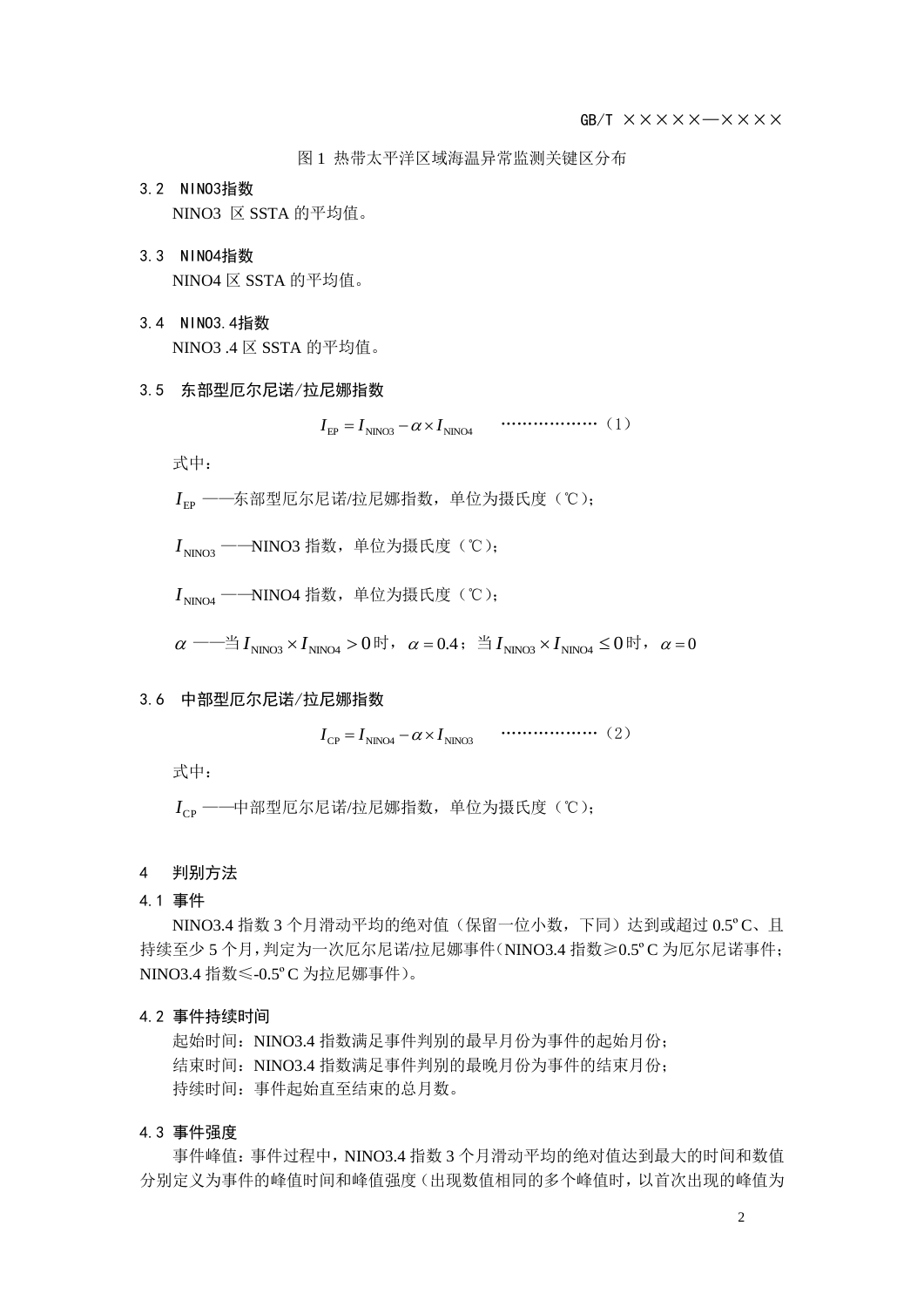准);

事件强度:以事件的峰值代表其强度;

强度等级:事件峰值强度绝对值达到或超过 0.5°C 但小于 1.3°C 定义为弱事件, 达到或 超过 1.3ºC 但小于 2.0ºC 定义为中等事件,达到或超过 2.0ºC 定义为强事件,达到或超过 2.5 ºC 定义为超强事件。

注:这里 1.3ºC、2.0ºC 和 2.5ºC 分别接近于 1.5 倍、2.5 倍和 3 倍 NINO3.4 指数的标准差。

4.4 事件类型

东部型事件: 事件过程中 I<sub>EP</sub> 的绝对值达到或超过 0.5°C 且持续至少 3 个月的类型判定

为东部型事件;

中部型事件: 事件过程中 I<sub>CP</sub> 的绝对值达到或超过 0.5°C 且持续至少 3 个月的类型判定

为中部型事件;

若一次事件中同时包含上述两种情况、存在两种类型间的转换,则将事件峰值所在类型 定义为事件主体类型,另一种为非主体类型,整个事件的类型以事件主体类型为准。

示例:

依据上述的厄尔尼诺/拉尼娜事件判别方法,1950 年以来历史上发生的厄尔尼诺/拉尼娜事件的基本信 息。参见附录 A 中表 A.1。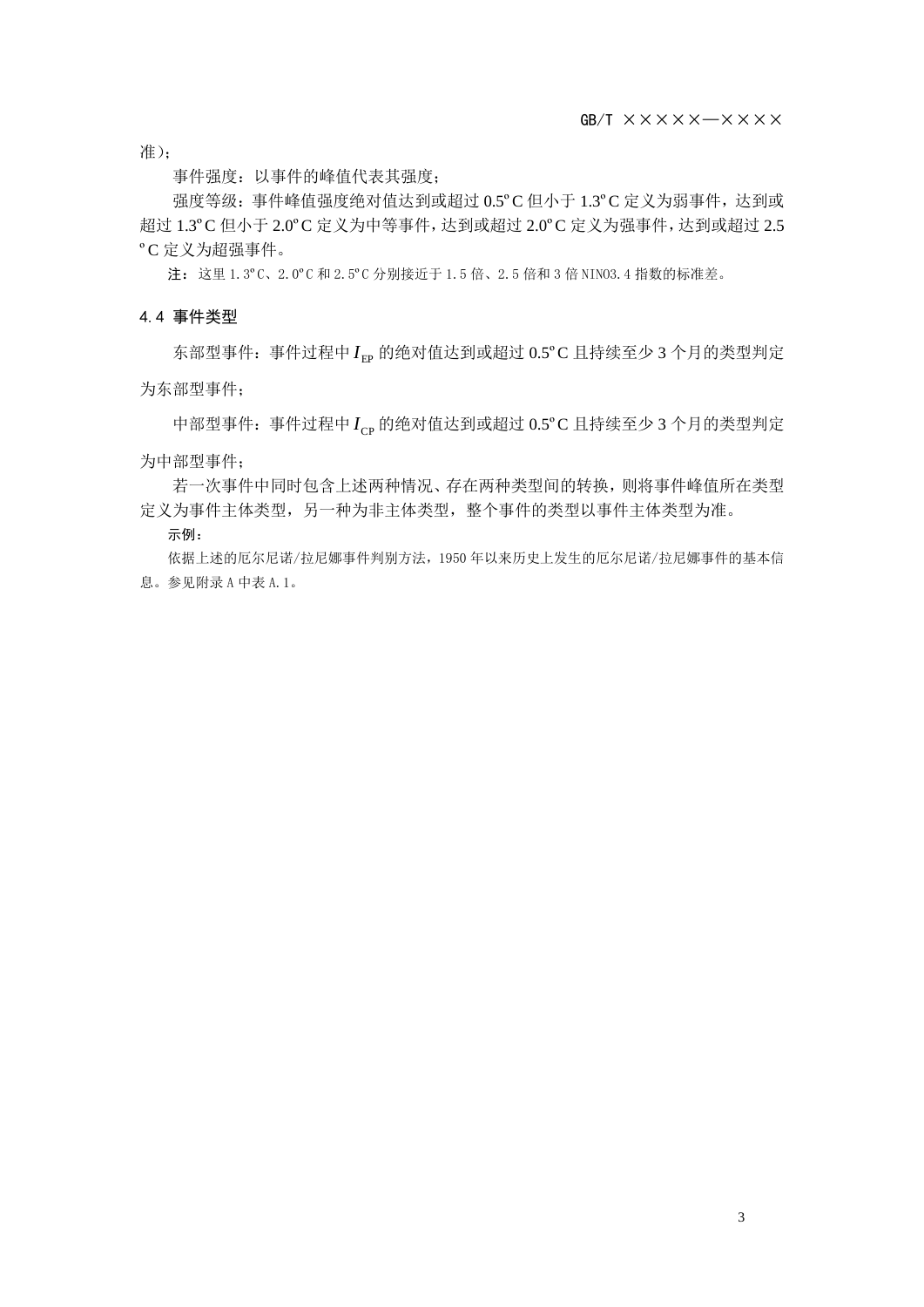### 附 录 A

(资料性附录)

### 厄尔尼诺/拉尼娜事件统计项目

以来厄尔尼诺/拉尼娜事件特征量综合表见表A.1。

|                                                          | 序号             | 起止年月                | 长度             | 峰值时间    | 峰值强度         | 强度等级 | 事件类型 |  |  |
|----------------------------------------------------------|----------------|---------------------|----------------|---------|--------------|------|------|--|--|
|                                                          |                |                     | mon            |         | $^{\circ}$ C |      |      |  |  |
|                                                          | 1              | $1951.08 - 1952.01$ | $\sqrt{6}$     | 1951.11 | 0.8          | 弱    | 东部型  |  |  |
| 暖<br>事<br>件                                              | $\sqrt{2}$     | $1957.04 - 1958.07$ | 16             | 1958.01 | 1.7          | 中等   | 东部型  |  |  |
|                                                          | 3              | $1963.07 - 1964.01$ | $\tau$         | 1963.11 | 1.1          | 弱    | 东部型  |  |  |
|                                                          | $\overline{4}$ | $1965.05 - 1966.05$ | 14             | 1965.11 | 1.7          | 中等   | 东部型  |  |  |
|                                                          | 5              | $1968.10 - 1970.02$ | 17             | 1969.02 | 1.1          | 弱    | 中部型  |  |  |
|                                                          | 6              | $1972.05 - 1973.03$ | 11             | 1972.11 | 2.1          | 强    | 东部型  |  |  |
|                                                          | $\overline{7}$ | $1976.09 - 1977.02$ | 6              | 1976.10 | 0.9          | 弱    | 东部型  |  |  |
|                                                          | 8              | $1977.09 - 1978.02$ | 6              | 1978.01 | 0.9          | 弱    | 中部型  |  |  |
|                                                          | 9              | $1979.09 - 1980.01$ | 5              | 1980.01 | 0.6          | 弱    | 东部型  |  |  |
|                                                          | 10             | $1982.04 - 1983.06$ | 15             | 1983.01 | 2.7          | 超强   | 东部型  |  |  |
|                                                          | 11             | $1986.08 - 1988.02$ | 19             | 1987.08 | 1.9          | 中等   | 东部型  |  |  |
|                                                          | 12             | $1991.05 - 1992.06$ | 14             | 1992.01 | 1.9          | 中等   | 东部型  |  |  |
|                                                          | 13             | $1994.09 - 1995.03$ | $\overline{7}$ | 1994.12 | 1.3          | 中等   | 中部型  |  |  |
|                                                          | 14             | $1997.04 - 1998.04$ | 13             | 1997.11 | 2.7          | 超强   | 东部型  |  |  |
|                                                          | 15             | $2002.05 - 2003.03$ | 11             | 2002.11 | 1.6          | 中等   | 中部型  |  |  |
|                                                          | 16             | $2004.07 - 2005.01$ | $\tau$         | 2004.09 | 0.8          | 弱    | 中部型  |  |  |
|                                                          | 17             | $2006.08 - 2007.01$ | 6              | 2006.11 | 1.1          | 弱    | 东部型  |  |  |
|                                                          | 18             | $2009.06 - 2010.04$ | 11             | 2009.12 | 1.7          | 中等   | 中部型  |  |  |
|                                                          | 19             | $2014.10 - 2016.04$ | 19             | 2015.12 | 2.8          | 超强   | 东部型  |  |  |
| 冷                                                        | $\mathbf{1}$   | $1950.01 - 1951.02$ | 12             | 1950.01 | $-1.4$       | 中等   | 东部型  |  |  |
|                                                          | $\overline{c}$ | $1954.07 - 1956.04$ | 22             | 1955.10 | $-1.7$       | 中等   | 东部型  |  |  |
|                                                          | 3              | $1964.05 - 1965.01$ | 9              | 1964.11 | $-1.0$       | 弱    | 东部型  |  |  |
|                                                          | $\overline{4}$ | $1970.07 - 1972.01$ | 19             | 1971.01 | $-1.6$       | 中等   | 东部型  |  |  |
| 事                                                        | 5              | $1973.06 - 1974.06$ | 13             | 1973.12 | $-1.8$       | 中等   | 中部型  |  |  |
|                                                          | 6              | $1975.04 - 1976.04$ | 13             | 1975.12 | $-1.5$       | 中等   | 中部型  |  |  |
|                                                          | 7              | $1984.10 - 1985.06$ | 9              | 1985.01 | $-1.2$       | 弱    | 东部型  |  |  |
|                                                          | $\,8\,$        | $1988.05 - 1989.05$ | 13             | 1988.12 | $-2.1$       | 强    | 东部型  |  |  |
|                                                          | 9              | $1995.09 - 1996.03$ | $\tau$         | 1995.11 | $-0.9$       | 弱    | 东部型  |  |  |
|                                                          | 10             | $1998.07 - 2000.06$ | 24             | 2000.01 | $-1.6$       | 中等   | 东部型  |  |  |
| 件                                                        | 11             | $2000.10 - 2001.02$ | 5              | 2000.12 | $-0.8$       | 弱    | 中部型  |  |  |
|                                                          | 12             | $2007.08 - 2008.05$ | 10             | 2008.01 | $-1.7$       | 中等   | 东部型  |  |  |
|                                                          | 13             | $2010.06 - 2011.05$ | 12             | 2010.12 | $-1.6$       | 中等   | 东部型  |  |  |
|                                                          | 14             | $2011.08 - 2012.03$ | 8              | 2011.12 | $-1.1$       | 弱    | 中部型  |  |  |
| 3. 注 1: 计算海温异常涉及到的气候标准值 (或称气候态), 采用世界气象组织推荐的 30 年滚动气候态的国 |                |                     |                |         |              |      |      |  |  |

表A.1 1950以来厄尔尼诺/拉尼娜事件

际气候业务标准。即对 1950-1990 年间的指数计算,均采用 1951-1980 的 30 年平均作为气候态,1991-2000 年间的计算使用 1961-1990 气候态,以此类推,2011 年以来,采用 1981-2010 气候态。1950-1981 年采用 英国 Hadley Centre Sea Ice and Sea Surface Temperature data (HadISST) 数据,1982 至今 采用美国 NOAA 1/4° daily Optimum Interpolation Sea Surface Temperature (OISST v2)数据。 注 2: 最近一次厄尔尼诺事件开始于 2014 年 10 月, 类型属于东部型, 截至 2016 年 4 月已成为超强事件。 注3: 1950年1月是资料的起始月,并非上表中第一个冷事件的开始月份。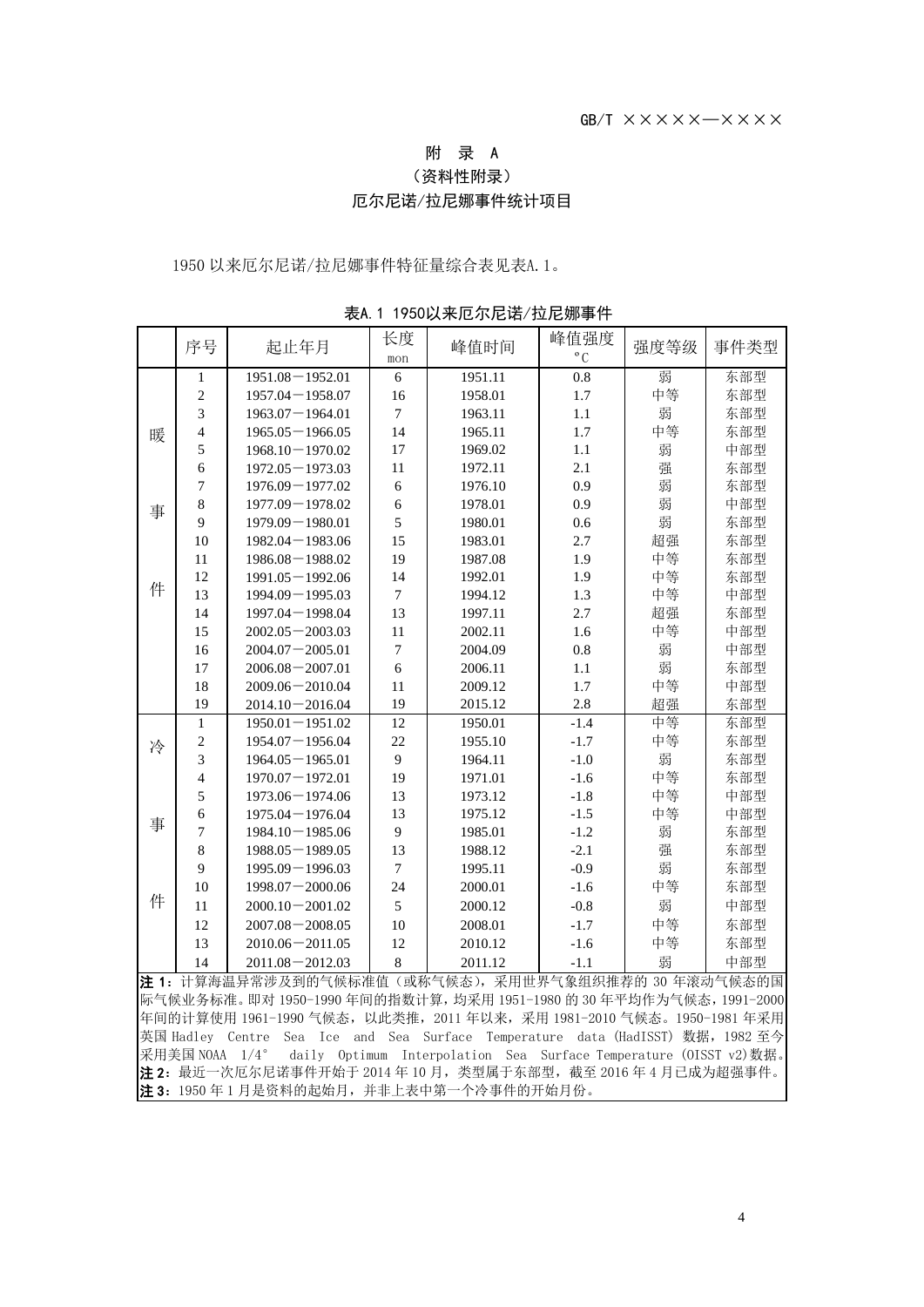GB/T ×××××—××××

#### 参 考 文 献

- [1] ENSO 监测小组. 厄尔尼诺事件的划分标准和指数. 气象, 15( 3) : 37-38, 1989.
- [2] 王世平. 埃尔尼诺事件的判据、分类和特征. 海洋学报, 13( 5) : 612-620, 1991.
- [3] 张人禾,黄荣辉. El Niño 事件发生和消亡中热带太平洋纬向风应力的动力作用 I. 资料 诊断和理论分析. 大气科学,22(4) : 597-609, .1998.
- [4] 郭艳君, 翟盘茂, 倪允琪. 一个新的 ENSO 监测指数的研究. 应用气象学报, 9(2) : 169-177, 1998
- [5] 李晓燕, 翟盘茂. ENSO 事件指数与指标研究, 气象学报, 58(1) : 102-109, 2000
- [6] 李晓燕 翟盘茂 任福民. 气候标准值改变对 ENSO 事件划分的影响《热带气象学报, 21(1) : 72-78, 2005.
- [7] 任福民, 袁媛, 孙丞虎, 曹璐. 近 30 年 ENSO 研究进展回顾. 气象科技进展, 2(3) : 17-24, 2012
- [8] 曹璐, 孙丞虎, 任福民, 袁媛, 江静. 一种综合监测两类不同分布类型 ENSO 事件指标的 研究. 热带气象学报, 29(1): 66-74, 2013
- [9] 符宗斌,J.弗莱彻. "艾尔尼诺"(El Niño)时期赤道增暖的两种类型, 科学通报, 30(8) : 596-599, 1985.
- [9] Wolter, K, Timlin M S, 1993. Monitoring ENSO in COADS with a seasonally adjusted principal component index. Proc. of the 17th Climate Diagnostics Workshop, Norman, OK, NOAA/NMC/CAC, NSSL, Oklahoma Clim. Survey, CIMMS and the School of Meteor., Univ. of Oklahoma, 52-57.
- [10] Barnston A G, Chelliah M, Goldenberg S B, 1997. Documentation of a highly ENSO-Related SST region in the Equatorial Pacific. Atmosphere-Ocean, 35(3), 367-383.
- [11] Trenberth, K E, 1997. The Definition of El Niño. Bull. Amer. Meteor. Soc., 78 (12), 2771-2777.
- [12] Trenberth, K E, Stepaniak D P, 2001. Indices of El Niño evolution. J Climate, 14: 1697-1701.
- [13] Hanley D E, Bourassa M A, O'brien J J, et al, 2003. A Quantitative Evaluation of ENSO Indices.J. Climate, 16(8) , 1249-1258.
- [14] Larkin, N. K., and D. E. Harrison, 2005. Global seasonal temperature and precipitation anomalies during El Nino autumn and winter. Geophys. Res. Lett., 32, L16705, doi:10.1029/2005GL022860.
- [15] Ashok K, Behera S K, Rao S A, Weng H, Yamagata T, 2007. El Niño Modoki and its possible teleconnection. J. Geophys. Res., 112, C11007, doi: 10.1029/2006JC003798.
- [16] Weng, H. Y., et al., 2007, Impacts of recent El Niño Modoki on dry/wet conditions in the Pacific rim during boreal summer, Clim. Dyn., 29, 113–129, doi:10.1007/s00382-007-0234-0.
- [17] Kao H Y, Yu J Y, 2009. Contrasting Eastern-Pacific and Central-Pacific Types of ENSO. J. Climate, 22(3) , 615-632
- [18] Yeh S W, Kug J S, Dewitte B, et al, 2009. El Niño in a changing climate. Nature, 461, 511-514
- [19] Ren H-L, Jin F-F, 2011. Niño indices for two types of ENSO, Geophys. Res. Lett., 38, L04704.
- [20] Yu J Y, Kao H Y, Lee T, et al, 2011. Subsurface ocean temperature indices for Central-Pacific